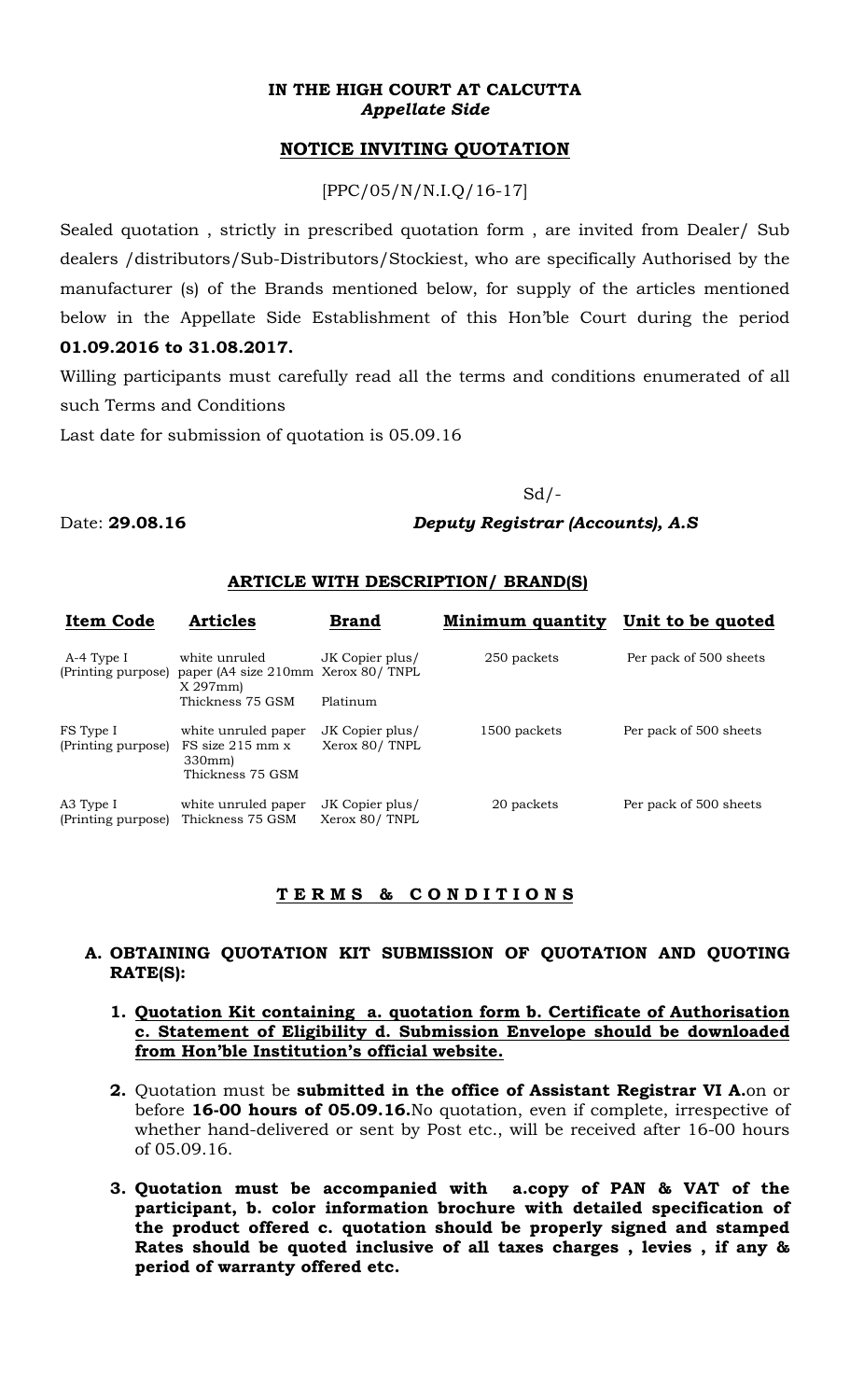# **B. Payment:**

**1.** The customer shall make payment to the selected supplier within 90(ninety) working days subject to the availability of fund and approval.

### **C. GENERAL:**

- **1.** Canvassing by any participant, in any form, will render its disqualification.
- **2.** The Hon'ble Court reserves the right to reject any quotation of a participant whose past performance has been held unsatisfactory and/or which has been delinquent and/or which has been negligent in performing its duties thereby jeopardizing the interests of the Hon'ble Court, and in this regard, the decision of the issuing authority will be final.
- **3.** The Hon'ble Court may issue Purchase Order in favour of any such participant whose quotation is valid and complete, and whose quotation/offer has been reasonably regarded as substantially approvable. In this regard, the decision of the Ld Purchase Committee will be final.
- **4.** The Hon'ble Court may cancel the instant process at any point of time without ascribing any reason whatsoever.
- **5.** Subsequent to issuance of Purchase Order, the selected participant shall have to strictly adhere to the Sub-Clauses contained in Clause D hereunder.
- **6.** The administration of this Hon'ble Court may have to move the Government of West Bengal for administrative approval and/or sanction of required funds, and payment shall only be released upon obtaining such approval/sanction.
- **7.** All disputes shall be subject to territorial jurisdiction of the Original Side of the Calcutta High Court.

 $\mathcal{L}_\text{max}$  and  $\mathcal{L}_\text{max}$  and  $\mathcal{L}_\text{max}$  and  $\mathcal{L}_\text{max}$  and  $\mathcal{L}_\text{max}$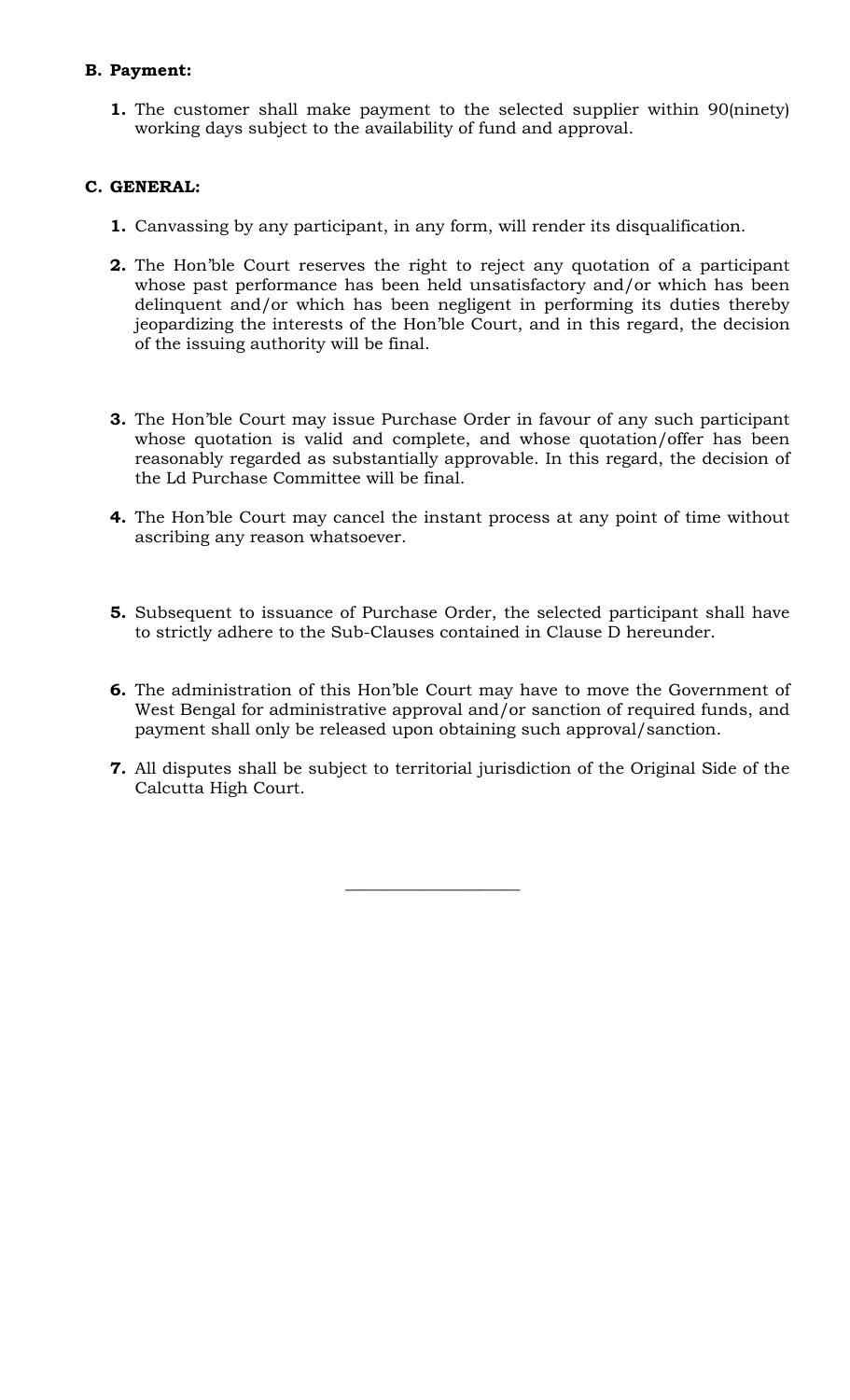| <b>Statement of Eligibility</b>                 |                                                                                                                                                                                           |  |  |  |  |
|-------------------------------------------------|-------------------------------------------------------------------------------------------------------------------------------------------------------------------------------------------|--|--|--|--|
|                                                 | dated                                                                                                                                                                                     |  |  |  |  |
| <b>Name of the Participant:</b>                 |                                                                                                                                                                                           |  |  |  |  |
| <b>Registered Address:</b>                      |                                                                                                                                                                                           |  |  |  |  |
|                                                 | Is the Participant enlisted with Appellate Side :                                                                                                                                         |  |  |  |  |
|                                                 |                                                                                                                                                                                           |  |  |  |  |
|                                                 | Has the participant executed any Work Order / Purchase Order in<br>the A.S Establishment during the Financial Year 2014-15: _________                                                     |  |  |  |  |
|                                                 | I If 'YES', mention any one Work Order No. & Date ______________________________<br>and enclose a copy of the same ]                                                                      |  |  |  |  |
|                                                 | Is the Participant an 'Authorised Dealer / Authorised Sub-Dealer /<br>Authorised Distributor of any of the listed articles/brands:                                                        |  |  |  |  |
|                                                 |                                                                                                                                                                                           |  |  |  |  |
|                                                 | &<br><u> 1989 - Johann Barbara, martxa alemaniar amerikan basar da da a shekara a shekara a shekara a shekara a sheka</u><br>enclose original AUTHORISATION provided with OTHER DETAILS ] |  |  |  |  |
| <b>P.A.N of the Participant:</b><br>2015 - 2016 | [enclose copy of PAN Card AND I.T Return of Assessment Year                                                                                                                               |  |  |  |  |
|                                                 | V.A.T Registration No. of the Participant:<br>[enclose copy of valid VAT Registration Certificate Card]                                                                                   |  |  |  |  |

*Signature with Date and Stamp*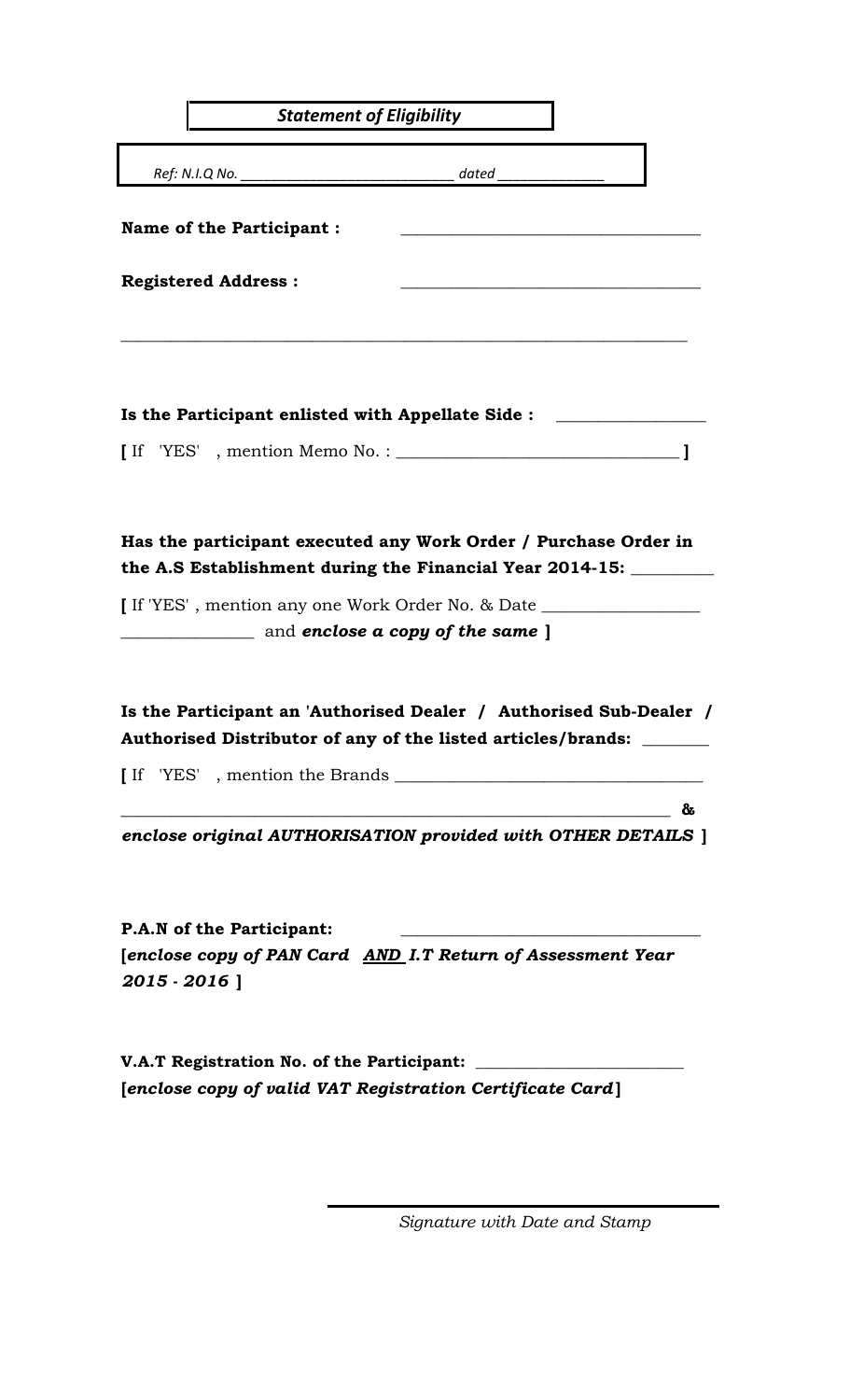# **A U T H O R I S A T I O N**

*To Whomsoever It May Concern*

*This is to certify that M/S \_\_\_\_\_\_\_\_\_\_\_\_\_\_\_\_\_\_\_\_\_\_\_\_\_\_\_\_\_\_\_\_ \_\_\_\_\_\_\_\_\_\_\_\_\_\_\_\_\_\_\_\_\_, having Registered Office at \_\_\_\_\_\_\_\_\_\_\_\_\_\_\_\_ \_\_\_\_\_\_\_\_\_\_\_\_\_\_\_\_\_\_\_\_\_\_\_\_\_\_\_\_\_\_\_\_\_\_\_\_\_\_\_\_\_\_\_\_\_\_\_\_\_\_\_\_\_\_\_\_\_\_\_\_ \_\_\_\_\_\_\_\_\_\_\_\_\_\_\_\_\_\_\_, and having P.A.N \_\_\_\_\_\_\_\_\_\_\_\_\_\_\_\_\_\_\_\_\_\_\_\_ & V.A.T Registration Number \_\_\_\_\_\_\_\_\_\_\_\_\_\_\_\_\_\_\_\_\_\_\_\_\_\_\_\_\_\_\_\_\_\_\_\_ is hereby 'Authorised' to quote rates of our brand(s) \_\_\_\_\_\_\_\_\_\_\_\_\_\_\_\_\_\_\_\_\_\_\_\_\_\_\_\_\_\_\_\_\_ in response to the Hon'ble Court's Notice Inviting Quotation bearing number \_\_\_\_\_\_\_\_\_\_ \_\_\_\_\_\_\_\_\_\_\_\_\_\_\_\_\_\_\_ dated \_\_\_\_\_\_\_\_\_\_\_\_\_\_\_\_\_, and, if selected by the Hon'ble Court, to supply requisitioned quantitiy(s) of the any or some or all of the afore-mentioned branded-product(s) at the said quoted rate till 19th of May, 2016.*

*(Signature with Date & Stamp)*

| Name of the Signatory: |  |  |  |  |
|------------------------|--|--|--|--|
|                        |  |  |  |  |
| <i>Office Address:</i> |  |  |  |  |
|                        |  |  |  |  |

*Contact Number : \_\_\_\_\_\_\_\_\_\_\_\_\_\_\_\_\_\_\_\_\_\_\_\_\_\_\_\_\_\_\_\_\_\_\_\_*

**\* The Signatory must be any of the following:**

(a) Regional Manager / (b) Regional Sales Manager / (c ) Deputy General Manager

(d) Chief Sales Manager (e) Vice President (Sales & Marketing) (f) General Manager

*A 'Business Card' of the Signatory must be stapled with the instant 'Authorisation'*